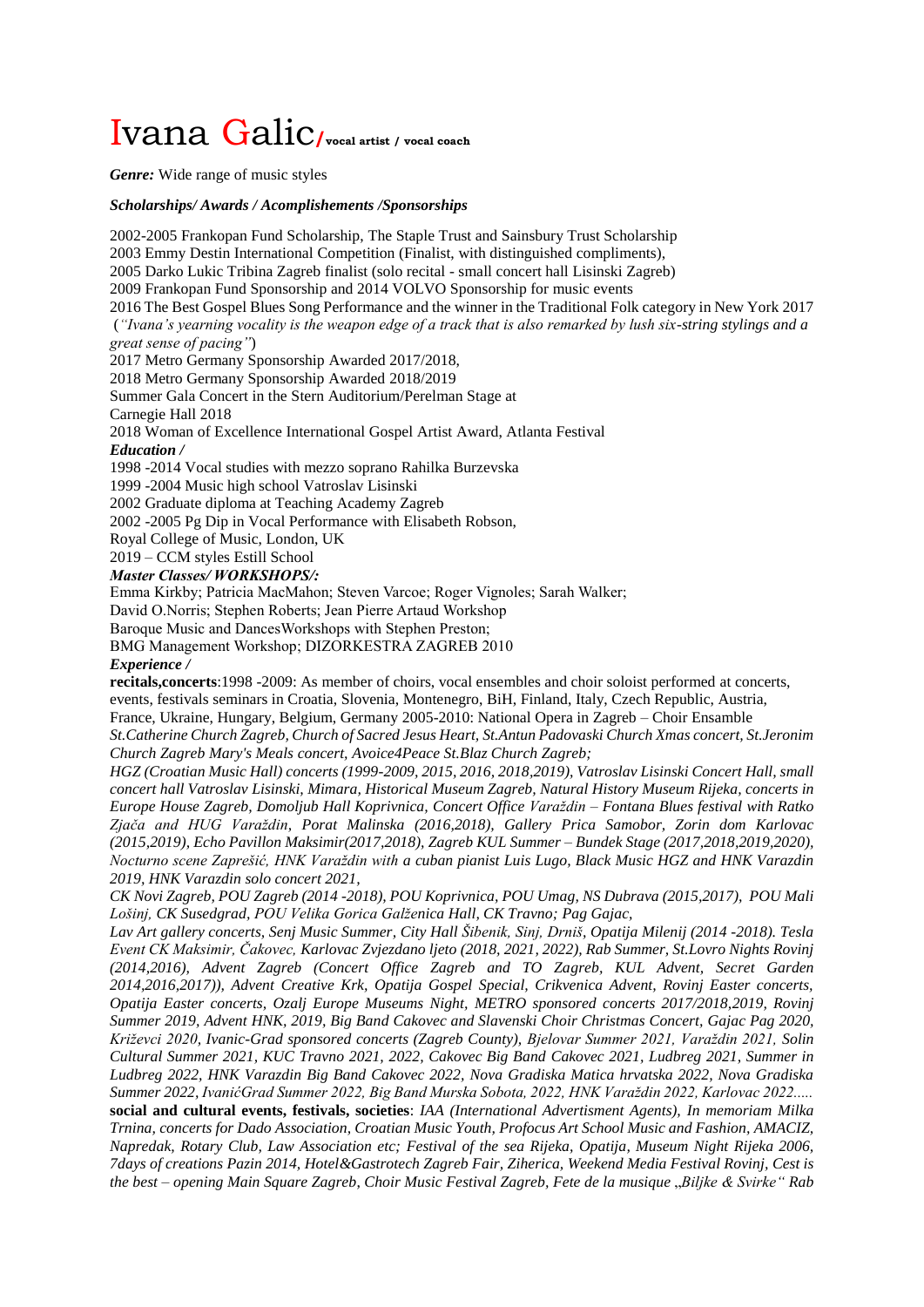*Museum Night*, *Courtyards (2017,2018,2019, 2021), Advent Songs Festival SC, "Od umjeća do umjetnosti" POU Zagreb, Art and Wine Tuhelj (2016, 2017, 2018,2019), Salon of Sparkling Wines, IMPACT Gorgona MSU 2018, P.I.N.K LIFE Event Sheraton 2018, 2020, 2021, Festa choralis 2018, Floraart Bundek (2018,2019,2021), Kantuni Rab 2018,2019,2021, Interliber 2018, CROATIAN FOREST RESEARCH INSTITUTE 2018, UN WTA Event, IMENA cultural festival Brač Island 2019, Špancirfest 2019,MSU AMACIZ Gala Event 2019, LIONS CLUB B.BERSA HALL,ILICA PROJEKT 2020,2021, River Jazz Fest 2020, SamoborJazz Fest 2021,Festival of Tolerance 2020, 2021; Dan Prometnog fakulteta 2021, HDDU 2021, Biergarten varaždin 2022. Fontana Blues Festival 2022...*

**clubs etc:** *Route 66***,** *Crta, Witness, Red Apple Pub, Kinoteka, Pod zidom,Kulinarijat, Tom Tom Clubs, Mojo, Jazz Forum, Buzz, Sherrys Wine, Moonshine, Mala Riva Baška, Rooster Pub Koprivnica, Harats Pub, Excelente, Torrente, Cadillac Club, Oroslavje....), Conte Nero Rab, Kontesa Jazz and Cabaret; KCM, Kota Juta, Booze and Blues, Stara vaga Varazdin,* 

**abroad:** guest concerts in Italy, Austria, France (Amiens; Paris Opera National de Paris), Belgium (Brussel) Finland, UK (opera and concert projects for *Britten Theater London –* Cavalli: *L'Egisto* (Hero), Strauss: Der Zigeunerbaron (Saffi); Tchaikovsky: *Yolanta* (Yolanta), Mozart: *Marriage of Figaro* (Countess), V.Williams: *Riders of the sea* (1st Old woman); Massenet: *Cendrillon* (Cendrillon); *Chamber Music Platform RCM, Concert Hall RCM London 2003, Royal College of Drama Project (*recording for movie*), The Frankopan Fund London, The Finzi Society with Steven Varcoe, Austrian Culture Centre London, Emmy Destin Foundation London, Sainsbury Trust London etc,* with Birmingham Community Gospel Choir, *Town Hall Birmingham 2018);*  Germany Dachau Guitar Lounge (2015, 2016); Slovenia (*Kalin Bregana, Prulček Ljubljana, Murska Sobota Božično senje and Skrita dvorišča 2019, 2022);* Norway, Nairobi Kenya (2017,2018, Festival of Eastern-African choirs, vocal workshop), USA 2018 Gala Summer concert *Stern/Perelman, Carnegie Hall, Atlanta H&C Gospel festival*), Albania Gjelosh Gokaj Foundation Gala Concerts 2019 (with Inva Mula, Kastriot Tusha)...Argentina *Buenos Aires Philharmonic Orchestra tour 2022/23,* Hungary (Budapest, Lenti *),* Serbia (*Nisville Jazz Festival 2022 ), Murska Sobota 2022,* 

**other:** 2009 -2014: president and founder of jinLun Music Association (*Volvo Festival 2012, 2014, Off road 2012, Festival of Heritage, Pecs, Festa choralis, Dizorkestra Belgija, I.S.P.A., Media and Music Fair sponsored by Yamaha* and many other concerts and recitals, seminars), music coordinator Retrodrom Arts&Music Britanski trg, Kava Tava Club Music Manager, Gallery Lav Evening Concerts Organizer), FLORAART 2021 (music and bands coorodinator)

2010-2012: works for USAID Afghanistan, NMSU Afghanistan

## *As vocal coach/*

Gospel Music Workshops Zagreb, Malinska Vocal Workshops, Slunj, CK Maksimir What Is Belting Workshop, Nairobi Kenya Workshops, Rab Workshops, Varazdin Spancirfest and Loop, Online Webinars I&II, Ravna gora Vocal Workshops, Workshops - Music Academy in Split and Zagreb 2020, 2021, Inovacijom do novih ritmova Workshop CKIO Susedgrad 2022 ( supported by Ministry of culture and media)

## *TV and Radio/*

*(Zvučnjak, Briljanteen, Dobro jutro, Kod nas doma*, *Kod sunca u 6, Dobar dan Hrvatska, Dalekozor*, *Vekerica*..), radio (*HKR, HR, Radio Zaprešić, Radio Sljeme*..), ZDF, BBC, arte, SAT1, DW, *Etno,fletno Studio Bajsic, Kristalni zvuk Radio Sljeme, TVVZ, Radio Varazdin...*

2015 cooperation with Syrian-American pianist and composer Malek Jandali *("many to Arabic interpreters should ask about Ivana Galic , many of my friends here in Atlanta wonder how it happened that one Croat and singer who does not understand the Arabic language so compassionately perform " Watani Ana " ?, "I'll invite Ivana to Carnegie Hall .... And this is for CNN!" Malek Jandali, composer and pianist).*

Impeccable vocal technique, specific dark and rich voice timbre, long controlled phrases, wide range, vocal flexibility and linguistic agility, controlled *vibrato* and genre versatility are some of Ivana's vocal qualities that "*brings a new emotion"* with its "*unique authentic interpretations and playing with the color of the voice* " (*Novi list Magazine***)** recognized by colleagues and audience, "*amazing vocalist and interpreter"(*Luis Lugo, Cuban pianist and composer), "*a beautiful voice, amazing technique and above all impressive musicality*" (Mirta Soto, conductor, Argentina), "*professional and artistic talent*" (Maxine Brooks, BBC Choir Conductor, UK)

Ivana is involved in vocal coaching, holding seminars and workshop in CCM Styles and cooperation with other musicians, professional actors and choirs ( Zagreb, Ravna Gora, Rab,Varaždin, Split, London, Rome..) She cooporates with Pete Feenestra, a british songwriter to work on the original music

*As music manager:* 2009 -2014: president and founder of jinLun Music Association - Frankopan Music Events 2009, Volvo Festival 2012, 2014, Off road 2012, Festival of Heritage, Pecs, 2010, Festa choralis 2009-2012, Dizorkestra Belgija, I.S.P.A. Meeting, Media and Music Fair sponsored by Yamaha, many other concerts and recitals, seminars for young musicians, music coordinator Retrodrom Britanski trg, Kava tava club music, Gallery Lav evening concerts....